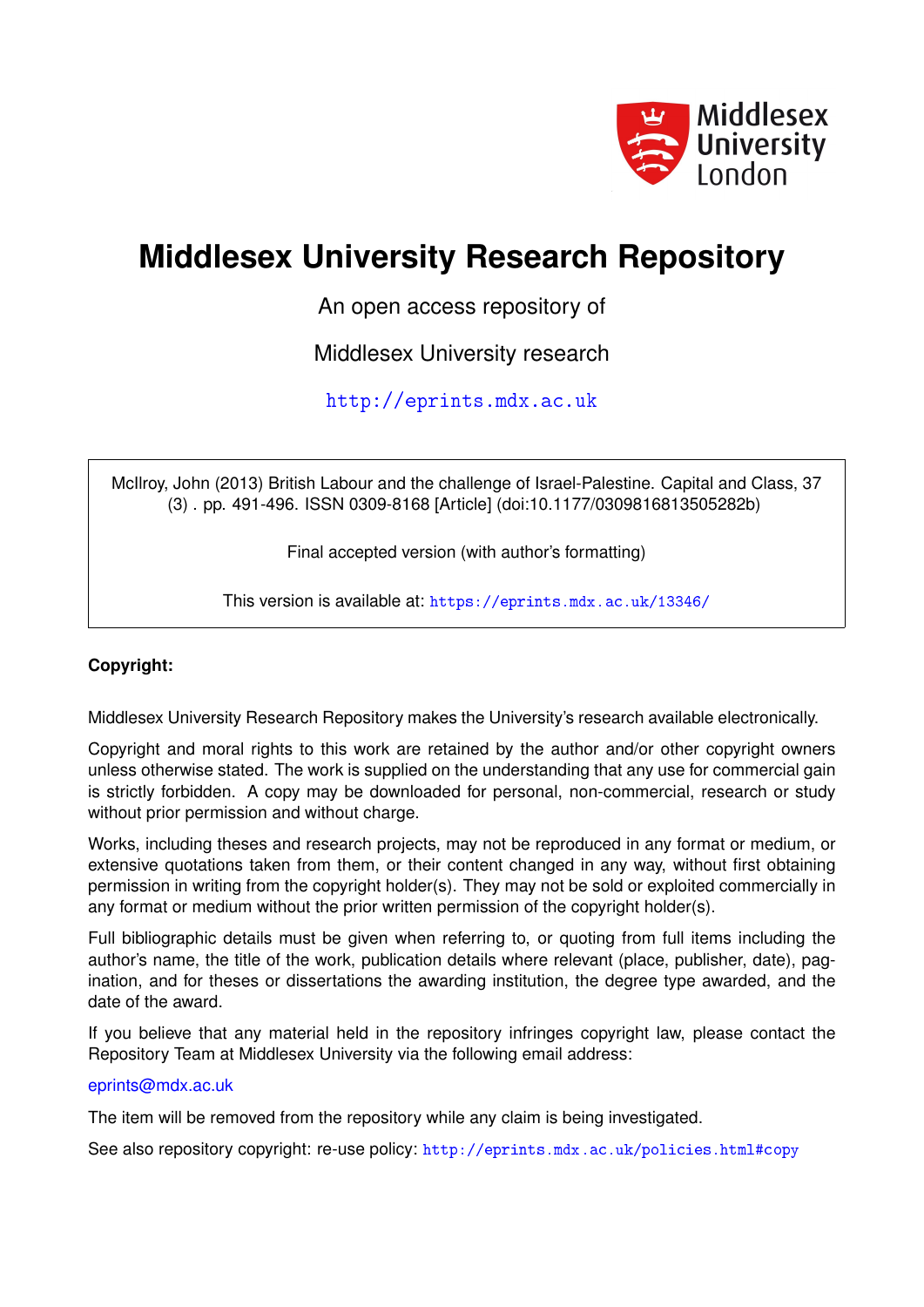### Extended book review

## British labour and the challenge of Israel-Palestine

Paul Kelemen

The British Left and Zionism: History of a Divorce, Manchester University Press: Manchester 2012; 225pp.: 978071908813 £15.99 (pbk)

#### Reviewed by John McIlroy, Middlesex University, UK

 The prospects of progress over the Israel-Palestine conflict remain remote. 'The peace process' and 'the Quartet' of great powers' 'two states' solution have been reduced to rhetoric. It seems clear that unless it is forced to do so Israel will not tolerate an autonomous state of Palestine. Negotiations about negotiations function as a time-buying smokescreen for creating facts on the ground through further colonisation of the West Bank and undermining of the Palestinian Authority and Hamas. Iran and Syria, like Iraq before them, are utilized to procrastinate and distract attention from the problem. At best the Israelis are prepared to concede, and then as a pis aller if unforeseen pressure mounted, subaltern self-government in a cantonized Palestinian 'entity', a statelet licensed by and dependent on Israel.

The only leverage on a state where Zionism is stronger than ever, where the political class and electorate have moved right, and where all mainstream parties are committed to militarism, regional hegemony and piecemeal expansion is the lavish economic and military aid from its American patron on which Israel depends. In a situation where America voted against the recent U.N. decision to grant Palestine token 'non member observer status' the second Obama administration seems less likely to pressurise its favourite client than the first. Of course the divisions between the Palestinians, the fragility and timidity of the Palestinian Authority, the fundamentalism, and the West's delegitimisation, of Hamas, the Arab states' fear of Israel and collaboration with it, constitute obstacles to advance. They are exacerbated and exploited by the major actor, the regional super power. For forty years Israel has been an intransigent occupier and overlord brutally crushing resistance, breaching international law and violating U.N. resolutions.

Left-wing alternatives take us deeper into utopia. From the 1960s socialists discovered the truth beyond pseudo-history and mythology. They saw Zionism for what it is: a successful ideology with an expansionist dynamic that asserts all Jews globally constitute a nation from which flows a right to colonize an imagined, amorphous 'Land of Israel', bounded for some only by the Nile and Euphrates, and in the process dispossess or oppress its indigenous population. Over the last 30 years socialists have increasingly rejected earlier aspirations to a unitary secular state embracing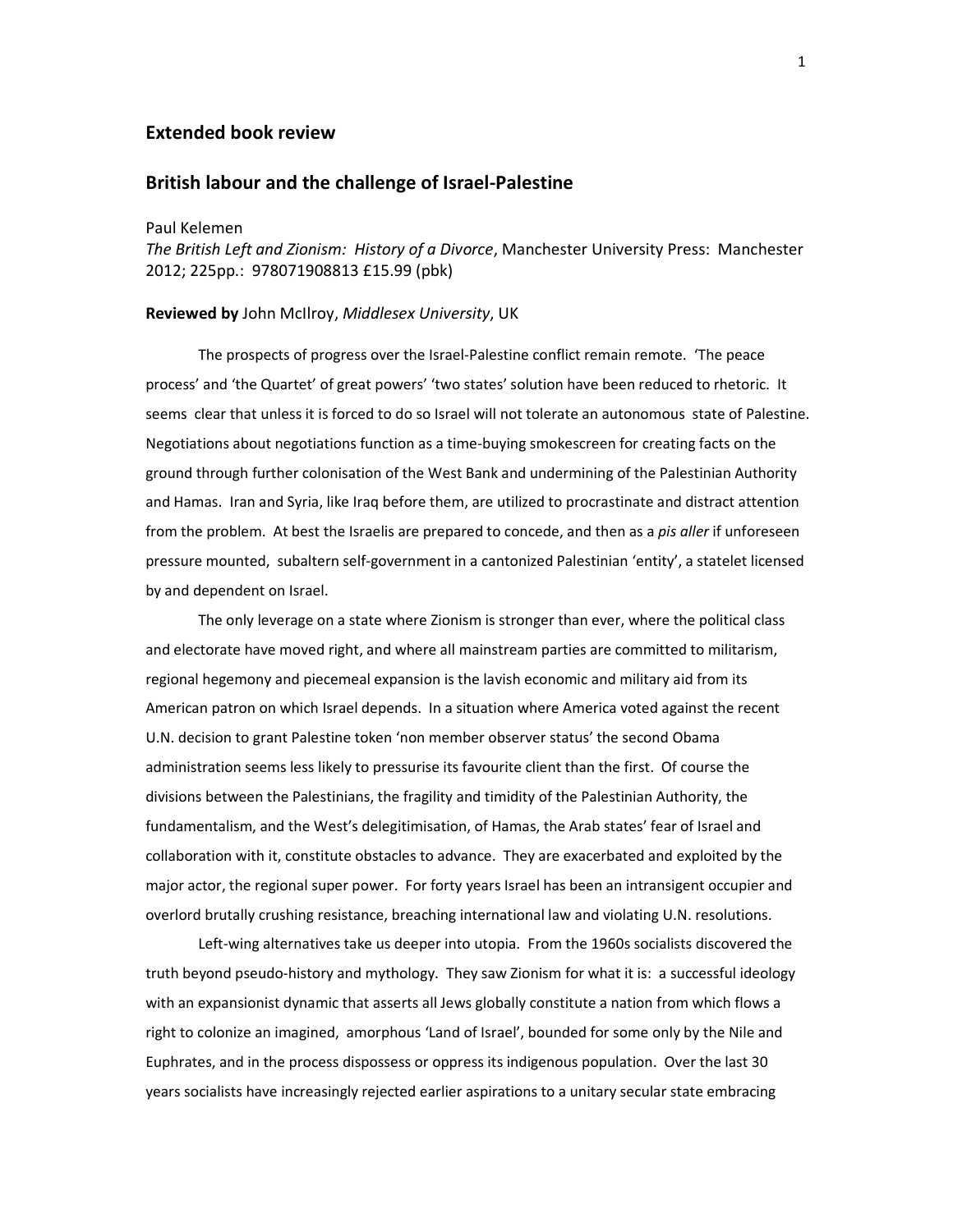Israelis and Palestinians which would entail dismantling Israel and almost inevitably institutionalise new oppressions. Instead they have advocated the right of the Israeli-Hebrew nation that has cohered in the colonial settler state since 1948 to national self determination and argued for two states, with full rights for minorities in each. The current correlation of forces confirms meaningful movement towards radical versions of 'two states' is also off the agenda. In response some have looked to the Arab Spring, particularly change in Egypt, for the beginnings of a solution arising from geographical unity beyond Israel-Palestine and the development of the Arab working class as an independent force. It appears at best an embryonic scenario.

 Without diminishing oppression elsewhere in the world, the sustained injustice meted out to the Palestinians and the inertia in resolving it, makes them today's great cause. That should hold particularly true for socialists in Britain whose rulers, but also sections of the left, were complicit in the making and maintenance of the current catastrophe. More than ever the present impasse demands prioritising solidarity work based on withdrawal of Israel to its 1967 boundaries and the creation of an autonomous sovereign Palestine. Solidarity should not preclude criticism. Unlike those who enliven demonstrations, the present writer is neither Hezbollah nor Hamas. I am not a supporter, not even a critical supporter, of opponents of Israel and America such as Mahmoud Ahmadinejad – my sympathies lie with his opponents in Iran. My enemy's enemy is not necessarily my friend. Socialists should never countenance despotism and reactionary anti-imperialism in the interests of alliances and expediency.

We need rather an independent solidarity movement which does not suppress criticism of some of Israel's assailants, a movement dedicated to deepening and disseminating understanding of the roots of today's tragedy in the face of systematic pro-Israel bias in politics and the media (Philo and Berry 2011). Countervailing pedagogy has been enriched by a number of recent publications which excavate Zionism's irrational foundations (Sand 2009, 2013) and anatomise its contemporary history (Machover 2012, Pappe 2011). The British Left and Zionism is a welcome addition to this literature which painstakingly documents the role of the British labour movement in nurturing Zionism and, later, recoiling from its consequences.

 An extended first chapter traces the evolution of the Labour Party's infatuation with its own flawed version of Zionism from its endorsement of the Balfour Declaration, which chartered the 'Jewish National Home' in 1917, to the end of World War II. Kelemen locates Labour Zionism in the party's own nationalism and social imperialism. Sympathy derived partly from the religious nonconformism of sections of the party. This was combined with ignorance of, and disinterest in, the 'backward' Arabs. Labour's leaders accepted the Jewish immigrants' spurious Biblical genealogy and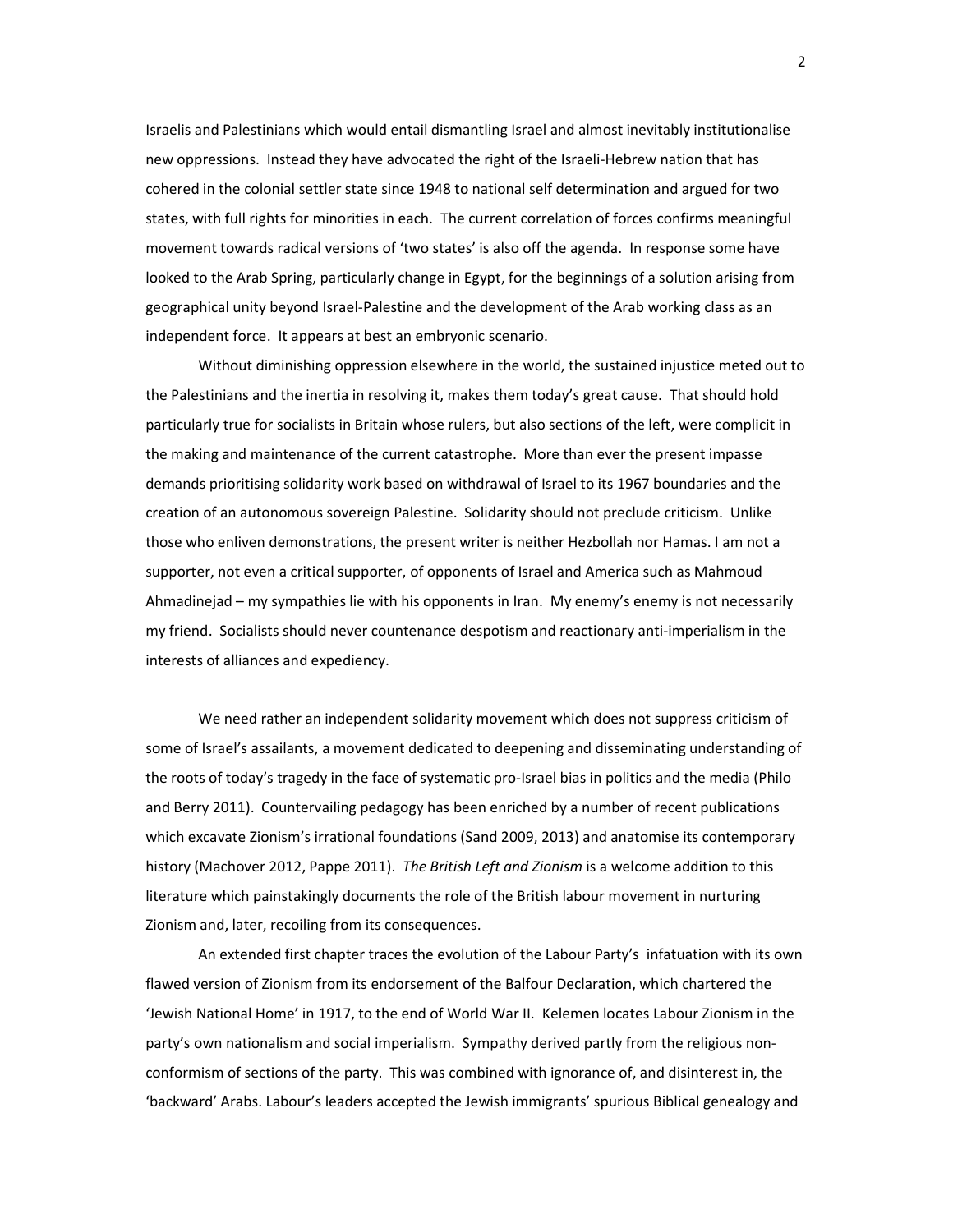endeavoured to assist refugees from tyranny at minimal cost to British interests. They envisioned the settlers as harbingers of economic progress, trade unionism and cooperation, civilising the Palestinians and bestowing on them the gift of European socialism. Poale Zion, a society federated to the party and linked to the settlers in the Middle East, assiduously asserted the essence of Zionism was realisation of a communitarian socialism cut from the same cloth as British Labourism.

By 1930 the minor differences within Labour's establishment were personified in Ramsay MacDonald's uncritical support for exclusionary colonialism and Sidney Webb's fastidious carte blanche to the colonists: 'we do not prevent the Jews from excluding Arab Labour. They can go on doing it but we do not approve of it' (p24). From Herbert Morrison to Richard Crossman many of the party's leading lights were passionate enthusiasts of the project. So were most of Labour's intellectuals, notably H.N. Brailsford and Harold Laski, although there were articulate critics such as the lesser known Norman Bentwich and Tom Reid. By 1944, in the shadow of the Holocaust, the Labour Party was refusing to permit substantial numbers of its victims to enter Britain and its conference was urging that in Palestine the Arabs should be encouraged to move out as more Jews moved in.

 This book's strength lies in its integrated address of ideas, politics, policy and context. Kelemen continues by relating Zionism's colonisation of the Labour Party and Arab land to its conquest of Anglo-Jewry. He presents a nuanced, peopled picture of the complex interactions between the old Jewish establishment, Chaim Weitzmann and the official Zionist movement, Poale Zion and the Jewish bourgeoisie and working class. He brings out the belated success of Zionism. Before 1939 limited inroads into the middle class were constrained by the pull left-wing politics exercised on Jewish workers. The German refugee crisis of the late 1930s propelled Poale Zion into closer alignment with the Zionist mainstream. Both promoted Palestine as the necessary destination for Jews fleeing persecution, an emphasis that intensified in the immediate post-war years and blended with organised labour's desire to curb immigration to Britain. The Holocaust, the 1948 conflict, the establishment of the theocratic state, sociological change within Jewish communities and innovations in Jewish education consolidated new identities centred on Israel and cemented by the 1967 war.

 Unlike Labour's policies, the positions of the Communist Party (CPGB) were finally formulated in Russia. Unlike Labour, the Comintern determined as early as 1922 that Jewish settlement constituted a counter-revolutionary diversion from the class struggle. In the ultra-left Third Period, 1928-34, it characterized the colonists as agents of imperialism, looked to Arab workers for advance towards socialism and opposed immigration, even after Hitler came to power. With the advent of the popular front, support for Arab demands was combined with continuing calls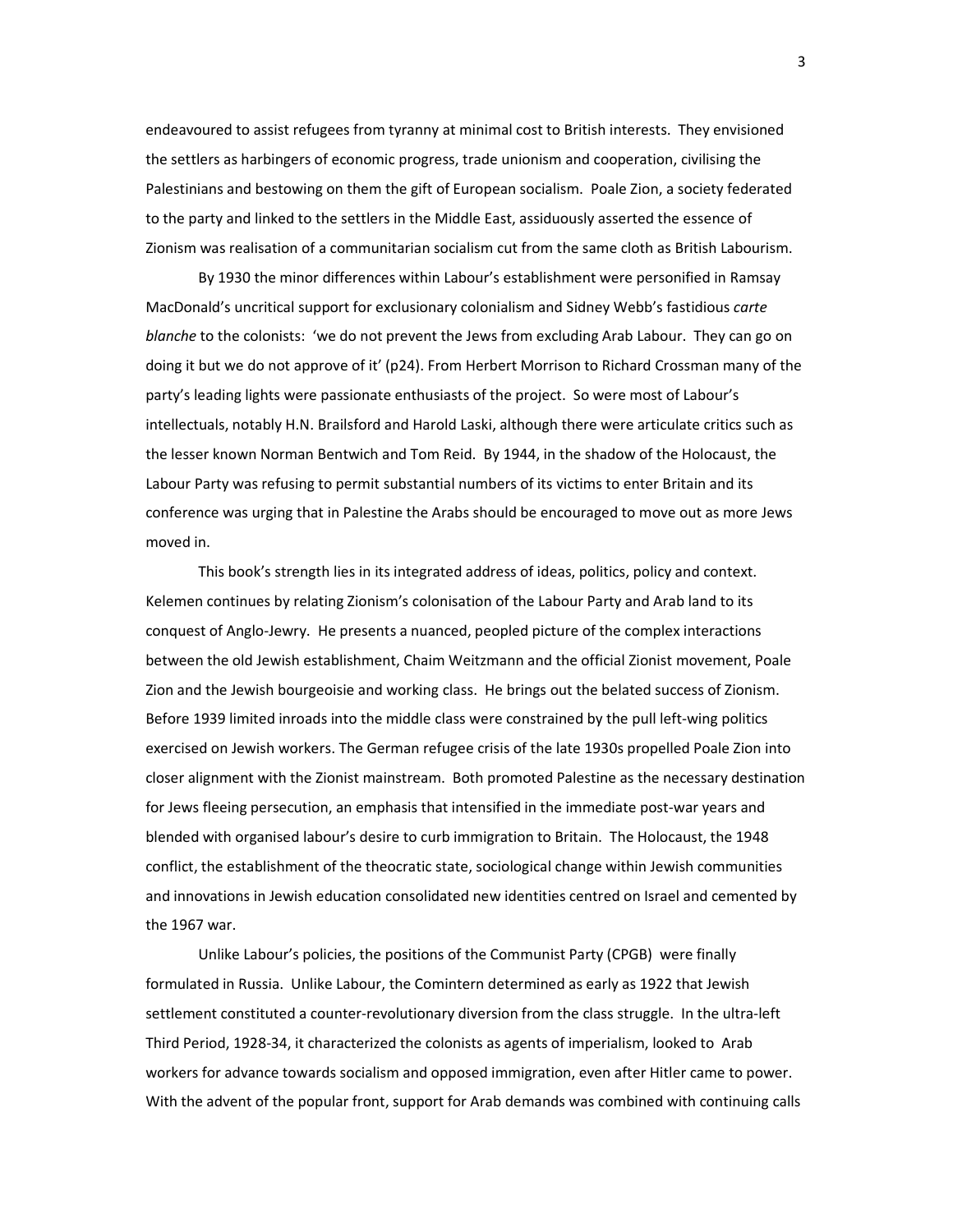for unity between Arab and Jewish workers. Kelemen explains how this well-intentioned but ineffectual mantra, was based on essentialist overestimation of the potential class consciousness of class fractions with different and immediately conflicting interests. Working class in a dilute sense, both groups were anchored in antagonistic structural situations. The Stalinized Comintern neglected material analysis of the active role Jewish workers and their trade union, the Histadrut played, in the mechanisms of colonial labour exclusion in favour of reiterating the divide-and-rule mission of British imperialism. As Kelemen argues the oscillations of Soviet foreign policy provided some space for British Communists to analyse the situation within the confines of Stalinist thought. As the onset of the Cold War illustrated, this was always at the mercy of Russian raison d'etat. The British Left and Zionism provides a graphic account of the CPGB's 1947 turn to supporting the colonists against British imperialism in the interests of Russian imperialism. In the 1940s the CPGB welcomed the establishment of Israel while maintaining a relative silence on ethnic cleansing and the fate of the dispossessed Palestinians.

 The 1945 Labour government was more directly responsible. Pro-Arab inclinations, predominantly motivated by defence of Britain's interests and revulsion at settler terrorism, remained subordinate to the need to keep the Americans happy. Although it was the product of successful lobbying of elites at all levels of the party and top down direction, rather than grassroots conversion – Poale Zion was influential in a relatively small number of constituency parties – advocates for Israel were vocal, particularly on the left. The fourth chapter of the book documents how, despite wavering and apologetics, Labour turned a blind eye to U.N. resolutions on Palestinian self-determination, the Israeli violation of the UN's terms of partition and the Palestinians' purgatory in the refugee camps. Alternatively the victims were depicted as architects of their own misfortunes. Labour's left – more than its right, more than any other party – became a cheerleader for the new democratic socialist, civilised and civilising state of Israel.

 Disillusion provides the text's second movement. Kelemen relates change to the trajectory from the 1960s of the New Left, which had coalesced in the wake of 1956. He examines the writings of Isaac Deutscher, Marcel Liebman, Ralph Miliband, John Saville and Maxime Rodinson, presented in New Left Review and the Socialist Register in the context of the 1967 and 1973 wars, and the left turn inside the Labour Party during the more radical 1970s. Attempts by successive leaders, Harold Wilson and Jim Callaghan, to maintain Labour's traditional pro-Israel stance proved incapable of stemming pro-Palestinian sentiment fostered by the lengthening occupation of Gaza and the West Bank. Kelemen discusses the growth of an anti-Zionist left in the late 1970s and 1980s among MPs and activists and the appearance of organisations such as the Palestine Solidarity Campaign (PSC) and the Trade Union Friends of Palestine against the background of Palestinian self-assertion, the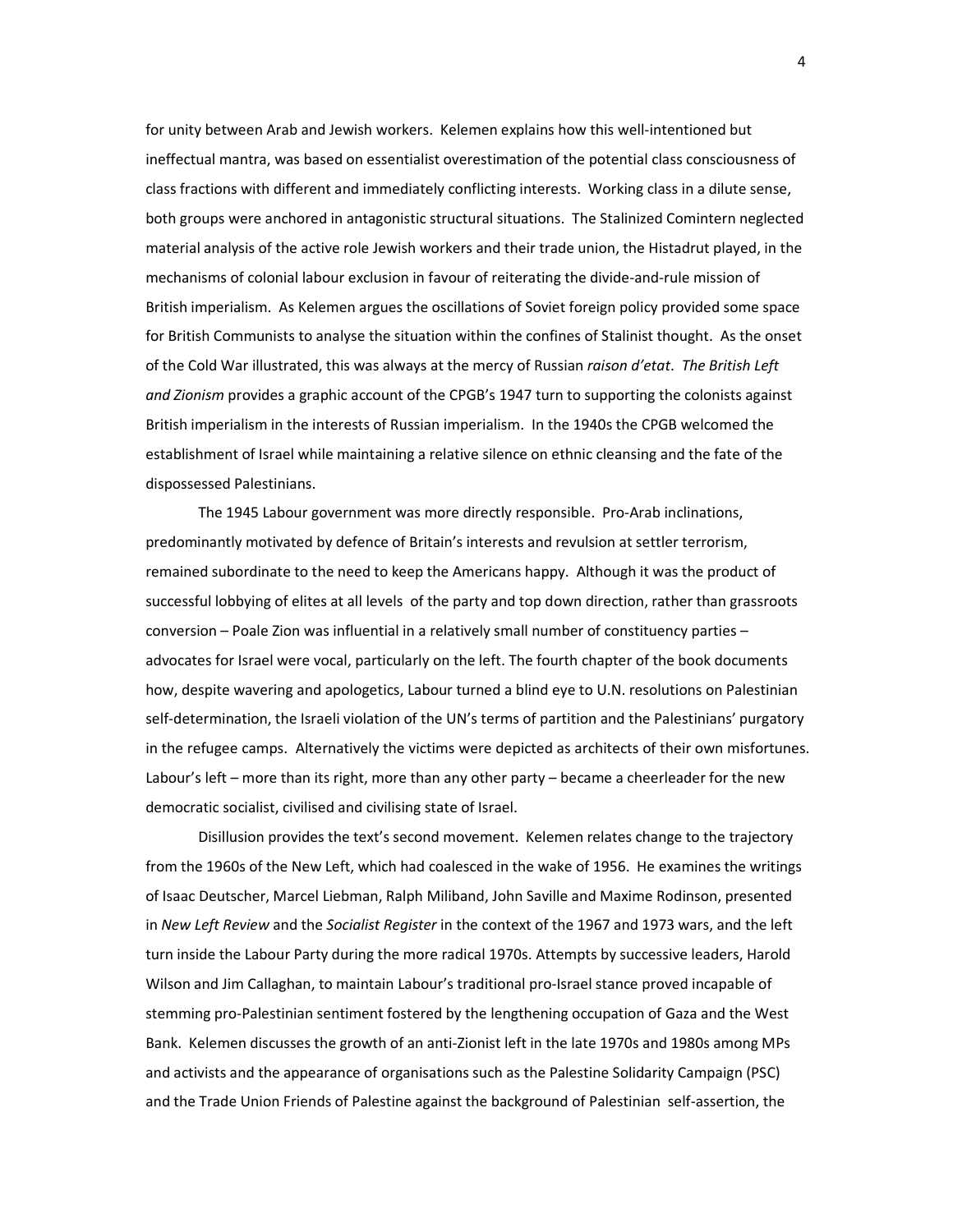period of terrorism, the *Intifada* and the emergence of a discourse of anti-racism and human rights. Developments in the trade unions, somewhat neglected earlier in the volume, had a consequent impact on Labour Party conference. I would emphasise a little more than Kelemen does the limits of radicalization. Looking back in the 1990s, seven Labour governments had done hardly anything to advance justice in the Middle East and resistance to radicalisation remained, particularly from the Neil Kinnock leadership and subsequently from the New Labour Project.

 The final chapter of the book sees a switch in focus. In a powerful essay 'A new antisemitism?' Kelemen interrogates a variety of literature from the writings of Anthony Julius and Walter Laqueur to the report of a parliamentary inquiry into anti-semitism chaired by the disgraced Labour MP, Denis MacShane. He engages with the assertion that pro-Palestinian sentiment reflects and reinforces hostility to Jews and that in many cases anti-Zionism is equivalent to anti-semitism. His exposition of these arguments is patient and the critique measured. The evidence mustered to sustain a variety of allegations – that declining anti-semitism is a more pressing problem in Britain than rising Islamophobia, that the PSC exhibits the virus, that significant anti-semitism and enthusiasm for Fascism in the Arab world preceded the development of Israel and informs contemporary anti-Zionism – is probed. The verdict is that, 'In the growing literature on the "new anti-semitism" misrepresentation and exaggeration are the norm not the exception' (p192).

The British Left and Zionism is based on synthesis of a extensive range of existing research and an impressive array of archival sources. Its achievement is to compress an accessible, committed discussion of developments in both Britain and the Middle East over almost 80 years into little more than 200 pages – without sacrificing scholarship. The text provides an antidote to and supersedes previous studies (Gorny 1983). It will prove valuable to all readers of Capital and Class interested in both Israel-Palestine and the British labour movement. In that context I want to make two concluding points.

 First, the origins of the pro-Palestinian current in the labour movement during the 1970s require further research and more oral testimony. Arguably the book makes too much of a continuous, if changing, post-1956 New Left, while the influence of Deutscher, Miliband, Saville and company on the activists of the 1970s and 1980s can be exaggerated. That activism owed much to 1967 and particularly the aftermath of 1973 but it may be more precisely related to the youth radicalisation, which had some repercussions in the labour movement, from the mid-1960s – conventionally designated '1968' – and the influence the growth of Trotskyist ideas had on it. There is always distance and dissonance between ideas and action. But I suspect that Tony Cliff's pamphlet The Struggle in the Middle East (1967) had rather more impact on activists in the following decade than the abstract, academic Marxism of New Left Review. Rodinson was certainly studied but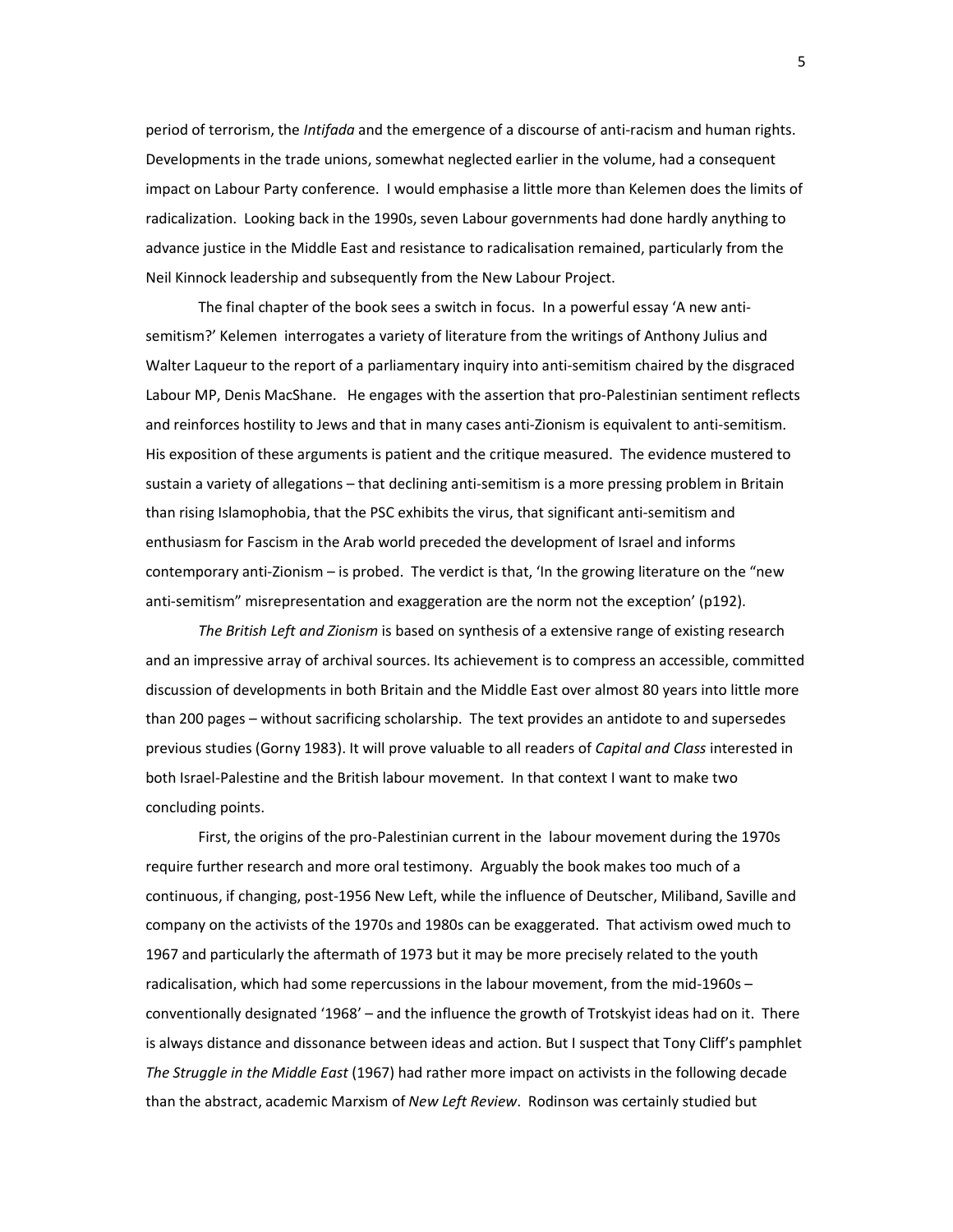initially in an edition published by the American Trotskyists who also reprinted the work of Abram Leon.

 These ideas reached beyond the membership of the left groups and were taken into the Labour Party by sympathisers and ex-members who were probably as numerous and became more embedded than the organised entrists. The influence an often vulgar Trotskyism had on the 'municipal socialist' supporters of Palestine was not always benign. The close relations Ted Knight and Ken Livingstone maintained with Gaddafi's client Gerry Healy and the Workers Revolutionary Party show that. Then as now, there was more than a little romanticism combined with 'antiimperialist' solidarity with dictators, Arab chauvinism and reactionary Islam. The 'secular democratic state' demand with its effective denial of rights to the Israeli-Hebrew people was always problematic: it is still preached today by the Socialist Workers Party.

 Second, there is good reason, at least in terms of rigorous historiography, for halting history in 1995. However Kelemen's abbreviated comment, 'once the New Labour project had gathered momentum it was the pro-Israeli orientation that again gained the upper hand in defining the party's stance' (p179) merits amplification two decades on. Tony Blair went on to reverse the real but restricted progress the party had made. He exploited its fragility and eclecticism by decisively debilitating the left that is the subject of this book. He championed a different, neoliberal variant of Labour Zionism which marginalised Israel as a communitarian social democracy and welcomed Israel as a regional imperialism inextricably aligned with exporting democracy, opening markets and Anglo-American financial and geopolitical interests, and their immunity to international law. Buttressed by the 'threat' of Iraq, Iran and by 7/11, Blair's espousal of America's global supremacy, and the doctrine of 'liberal interventionism', meshed with his uncritical support for a ruthless, crusading Fortress Israel, an Outremer for a new age (for an apologia, see Greene 2013). Neoliberal Zionism exemplified in Israeli attacks on Syria and the Sudan was personified in Blair's refusal as Prime Minister to even call for a ceasefire when Israel again invaded Lebanon. It marked his subsequent role as a partisan conduit for the Quartet's directives to the hapless Palestinian Authority while simultaneously contributing to Arab progress by brokering investment by the American bank which employed him and demanding a 'pre-emptive strike' on Iran.

 The chances of the British left contributing successfully to advance towards an equitable Middle East settlement are slimmer than they were in 1995. It is difficult to envisage Labour's leadership around Ed Miliband transforming things. The left in and outside the party is weak and fragmented. Trade unions' pro-Palestinian policies represent a step forward. But the gap between resolutions and action still yawns. Kelemen quotes the Israeli Ambassador to Britain reflecting that from his perspective things are 'good' between governments but not in 'the basement' (p207). That

6